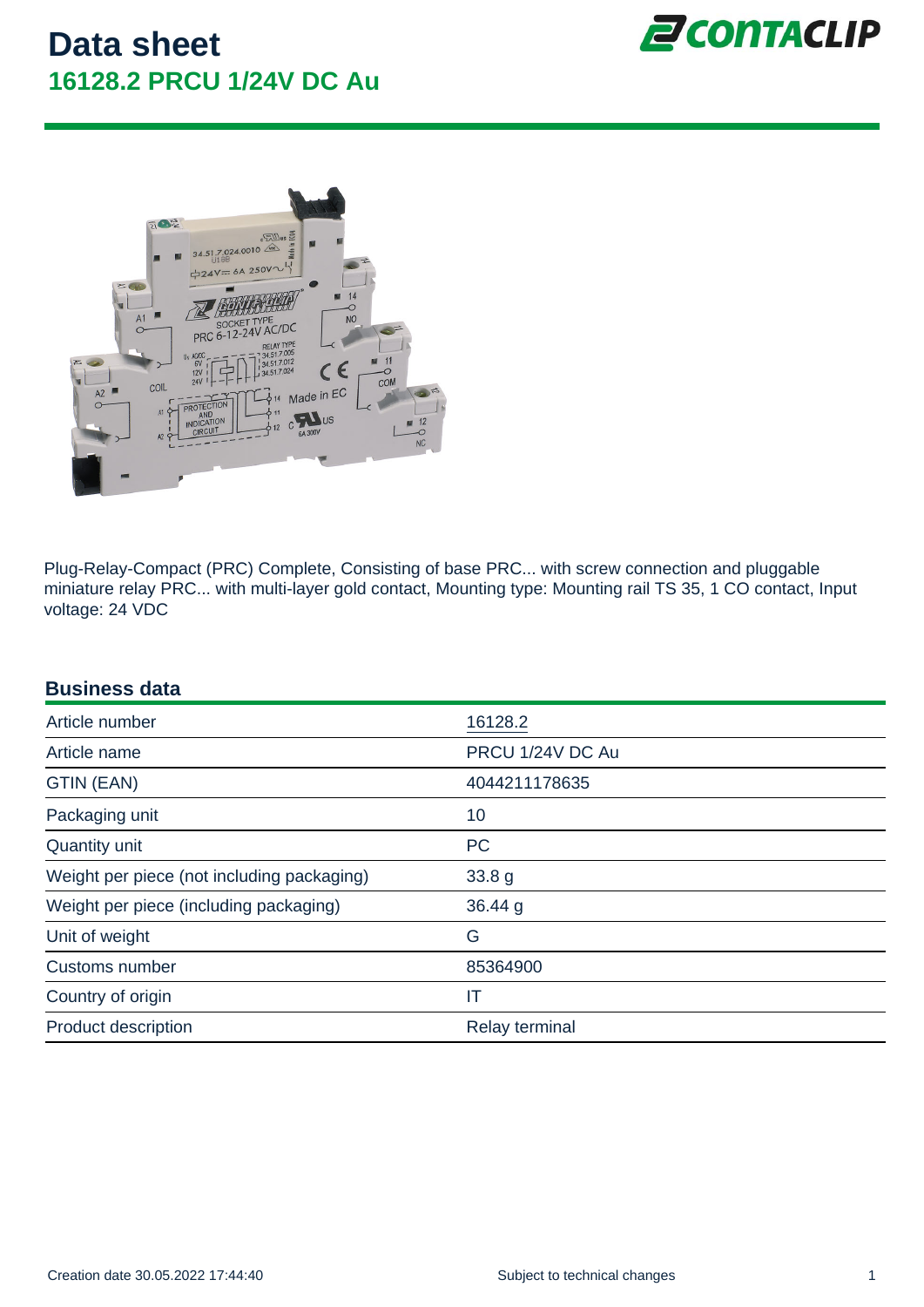

### **Technical data**

| <b>Dimensions</b>                             |                         |
|-----------------------------------------------|-------------------------|
| Length                                        | 87.3 mm                 |
| Width                                         | $6.2 \text{ mm}$        |
| Height TS 35 / 7.5 with BA                    | 7.99 mm                 |
| <b>Ratings</b>                                |                         |
| Rated voltage Un                              | 24 VDC -                |
| Overvoltage category                          | Ш                       |
| Contamination degree                          | 3                       |
| <b>Connection data</b>                        |                         |
| Connection principle                          | <b>Screw connection</b> |
| Wire cross-section single core (rigid), min.  | $0.2$ mm <sup>2</sup>   |
| Wire cross-section single-core (rigid), max.  | $2.5$ mm <sup>2</sup>   |
| Wire cross-section stranded, min.             | $0.2$ mm <sup>2</sup>   |
| Wire cross-section stranded, max.             | $2.5$ mm <sup>2</sup>   |
| Stripping length                              | <b>10 mm</b>            |
| <b>Torque</b>                                 | $0.5$ Nm                |
| Input data                                    |                         |
| Holding current                               | 0,4 Un -                |
| Drop-out voltage                              | $0,05$ Un               |
| Operating range                               | 16,8-36 VDC             |
| Power consumption                             | 0,17 W                  |
| <b>Output data</b>                            |                         |
| Switching voltage / switching voltage max.    | 250 / 400 VAC           |
| Continuous current max. / Inrush current max. | 6/10A                   |
| Contact configuration                         | 1 CO contact            |
| Switching capacity, max.                      | 1500 VA                 |
| Electrical lifespan (AC1)                     | 60x10 <sup>3</sup>      |
| Mechanical lifespan                           | 10x10?                  |
| Contact load, min.                            | 50 mW                   |
| Bounce time at close of the NO/NC contact     | $3/8$ ms                |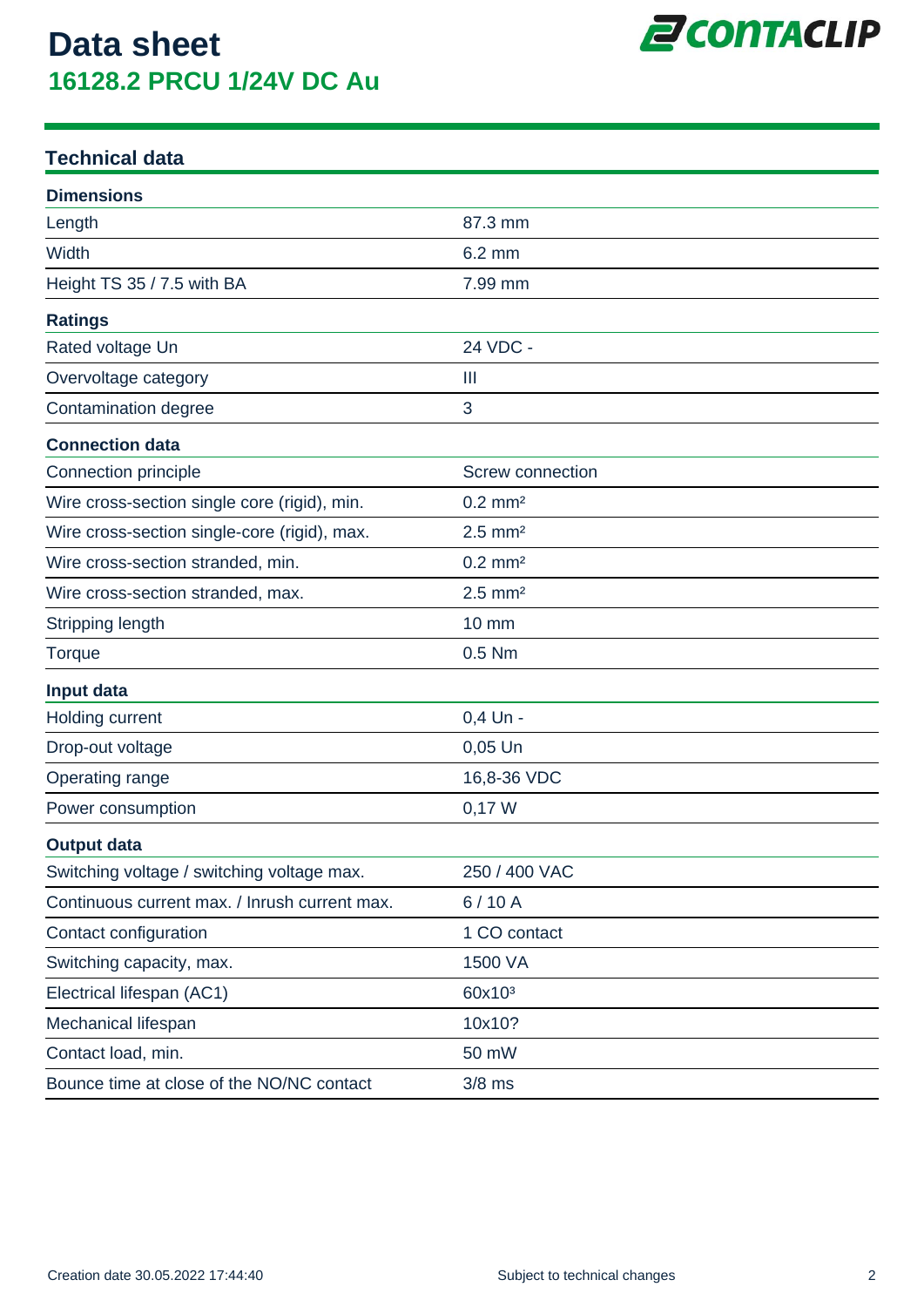

### **Technical data**

| <b>Materials</b>                        |             |
|-----------------------------------------|-------------|
| <b>Contact material</b>                 | AgNi + Au   |
| Flammability class UL 94                | $V-0$       |
| Working temperature, min.               | $-40 °C$    |
| Working temperature, max.               | 70 °C       |
| <b>Further technical data</b>           |             |
| Degree of protection                    | <b>IP20</b> |
| Status display                          | ✓           |
| Insulation voltage coil/contact         | 4 kV        |
| Free-wheel diode                        | ✓           |
| Response/release time                   | $12/5$ ms   |
| Insulation voltage contact/contact      | 1 kV        |
| Vibration resistance NO/NC              | $10/5$ g    |
| <b>Environmental Product Compliance</b> |             |
| <b>REACH Conform</b>                    | yes         |
| <b>REACH Reference date</b>             | 2022-01-17  |
| <b>REACH Candidate Substance Note</b>   | <b>No</b>   |
| <b>RoHS Conform</b>                     | yes         |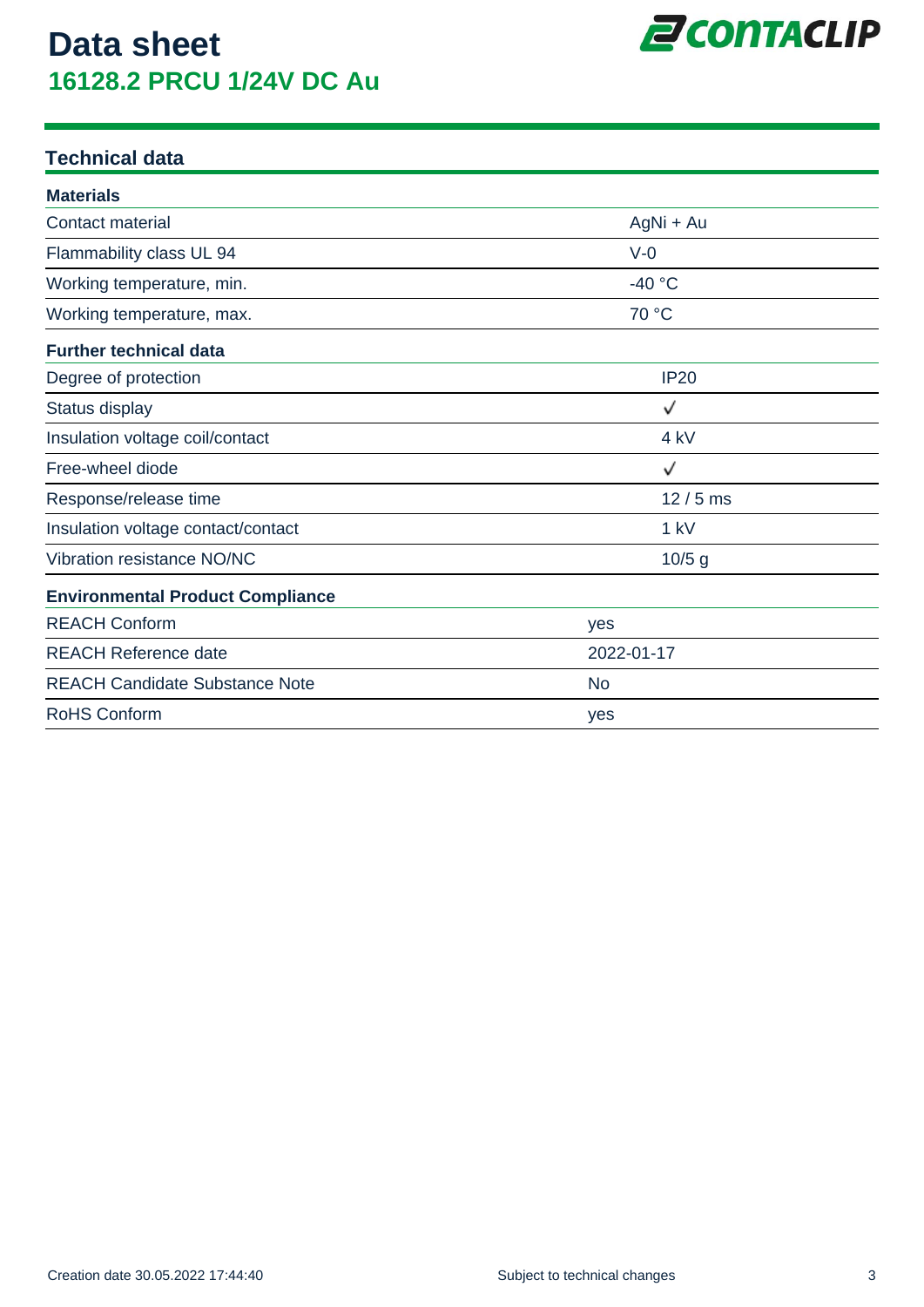

### **Approvals**

| <b>Standards and regulations</b> |                  |  |
|----------------------------------|------------------|--|
| CE compliant                     | <b>ves</b>       |  |
| cUL approval                     | CSA-C22.2 No. 14 |  |
| UL approval                      | <b>UL 508</b>    |  |
| <b>UL Recognized</b>             |                  |  |
| cUL Recognized                   |                  |  |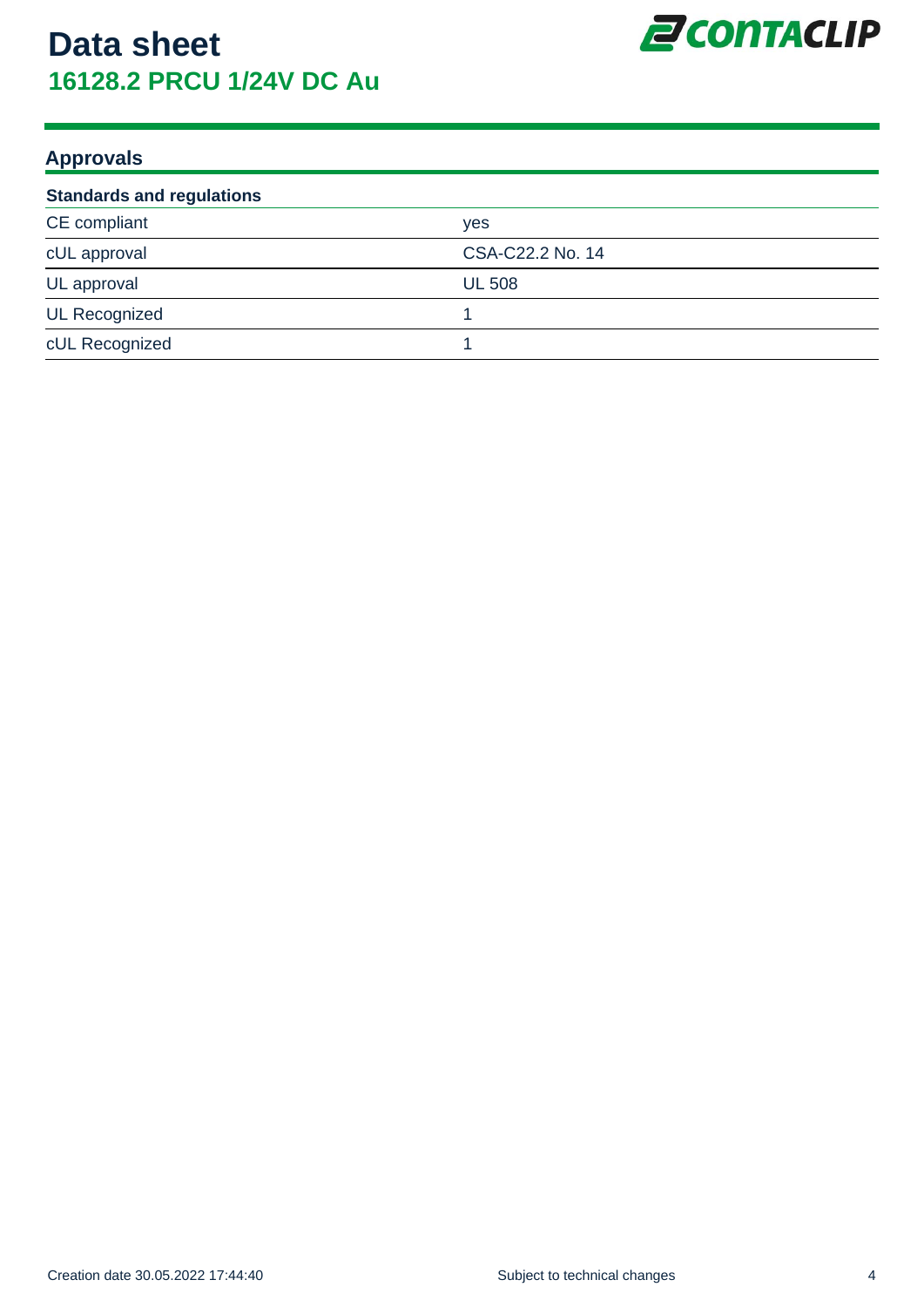

### **Media**